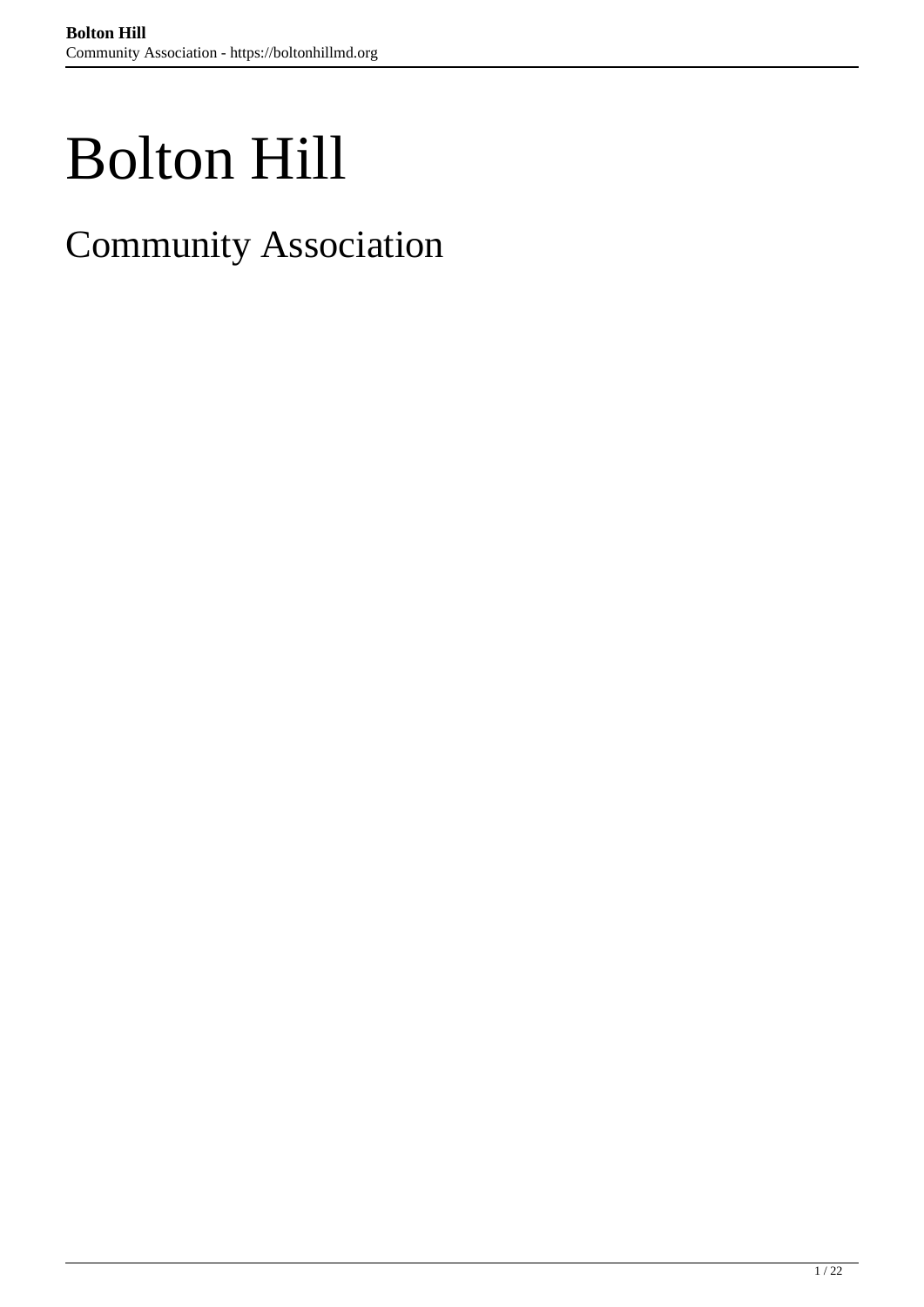### **Table Of Contents**

| With Belle Hardware gone, what will become of the shopping center? $\dots\dots\dots\dots\dots\dots$ 13  |  |
|---------------------------------------------------------------------------------------------------------|--|
| North Avenue townhouse construction about ready to begin, finally $\dots\dots\dots\dots\dots\dots\dots$ |  |
|                                                                                                         |  |
|                                                                                                         |  |
|                                                                                                         |  |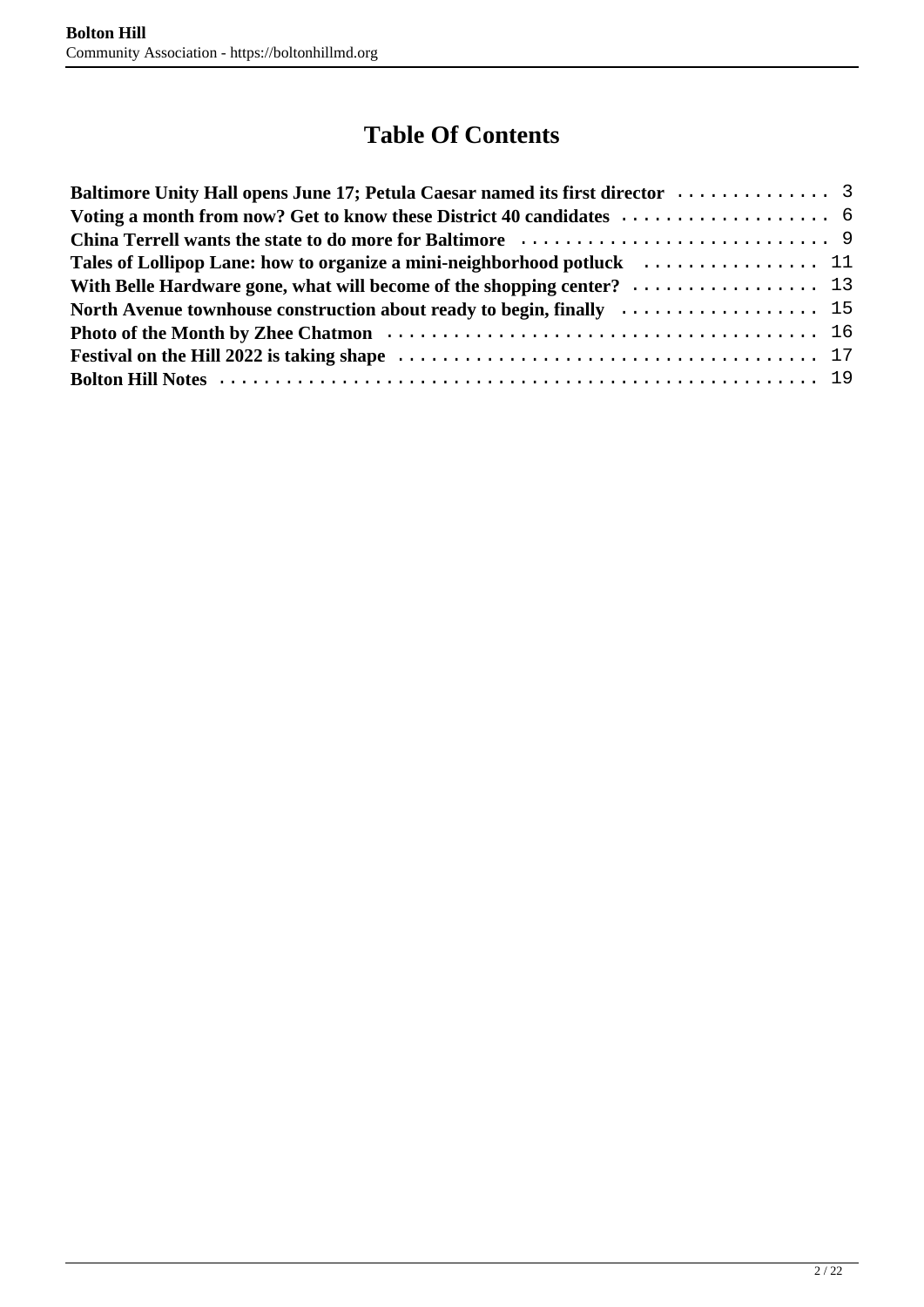# <span id="page-2-0"></span>**Baltimore Unity Hall opens June 17; Petula Caesar named its first director**

[https://boltonhillmd.org/bulletin/baltimore-unity-hall-opens-june-17-petula-caesar-named-its-first](https://boltonhillmd.org/bulletin/baltimore-unity-hall-opens-june-17-petula-caesar-named-its-first-director/)[director/](https://boltonhillmd.org/bulletin/baltimore-unity-hall-opens-june-17-petula-caesar-named-its-first-director/)



Leaders at last July's Unity Hall groundbreaking.

Baltimore's newest arts and education hub is getting ready to open its doors, a big addition to the neighborhood.

Mayor Brandon Scott will lead a ribbon-cutting ceremony on Friday, June 17, at 9:30 a.m. for Baltimore Unity Hall, a \$9.7 million re-constructed center for community arts, education and training at 1505 Eutaw Place. The event will include tours of the building and an exhibit about the area entitled, *Division and Unity in Central West Baltimore.*

*The opening is followed by the No Boundaries Coalition Block Party the next day, Saturday, from noon to 4 p.m., on the Eutaw median park in front of Unity Hall. It will feature music, food trucks, kids' activities assembled by Port Discovery and fresh produce from Fresh at the Avenue, plus local politicians*.

Under construction since July, the project involved the conversion of a 1960s-era union hall to a 30,000-square-foot hub for programs and groups serving Bolton Hill, Madison Park, Upton and other Central West Baltimore communities. The renovated building contains offices and workspaces at belowmarket rents for non-profits and community organizations. It also has an auditorium, artist studios and exhibit areas that will make it a venue for community meetings, art shows and other cultural events.

The lower level has a workforce development center with a commercial kitchen and training and event spaces. Training will be provided at low or no cost to nearby residents seeking employment.

The non-profit board of Baltimore Unity Hall Inc. named Petula Caesar the founding director. Caesar, who started June 1, has worked in the non-profit and creative arts worlds in Baltimore for nearly two decades, most recently for the Women's Housing Coalition.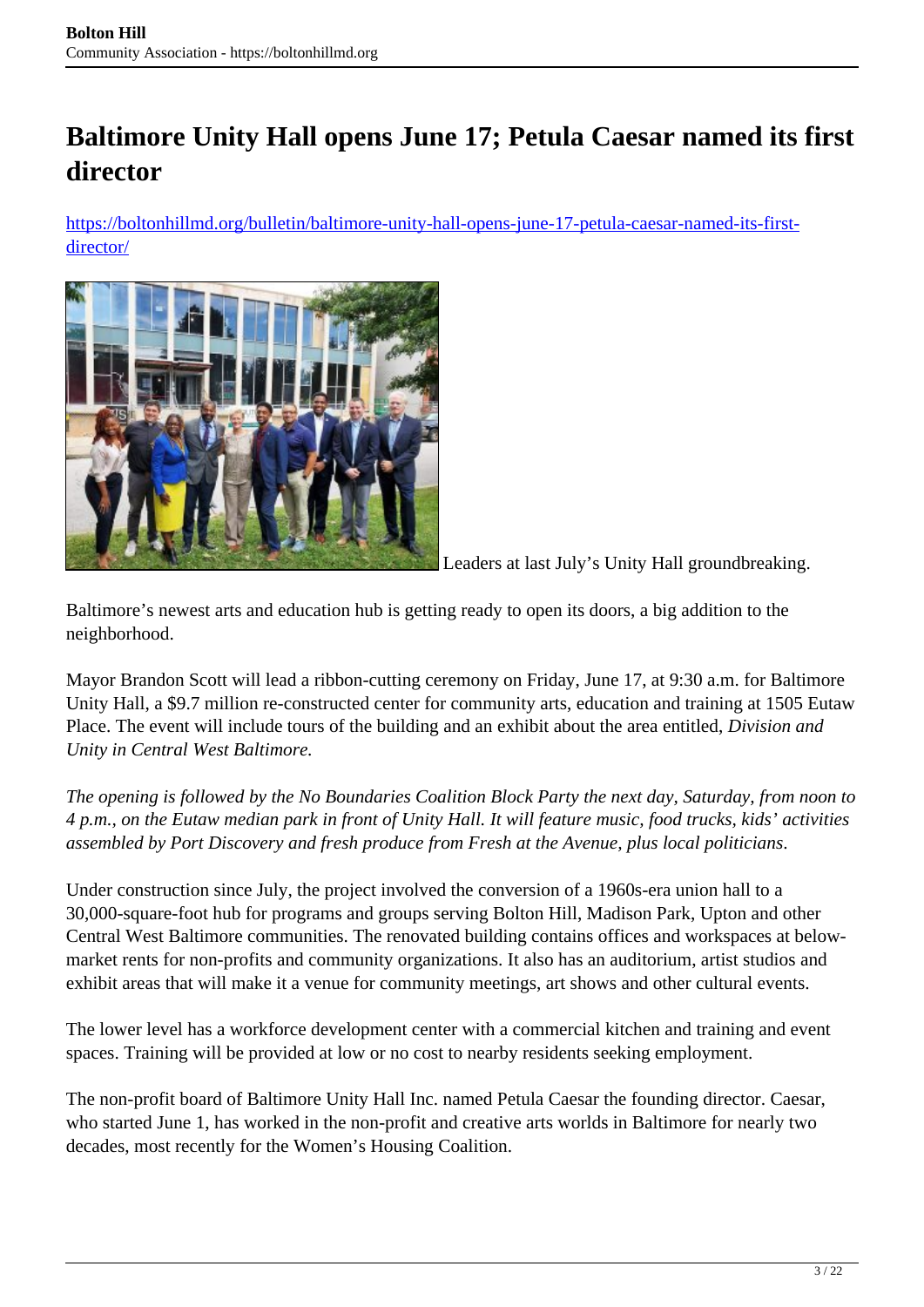"It's not very often that.. you really get an opportunity to build something from the ground up," she said. "I'm a person that enjoys charting new territory and creating new things. That drew me to this opportunity. Also, it feels like everything that I've done in my life is a part of this job. I can bring the experience that I have in the creative arts and the relationships I've made in those communities.

"I can bring the non-profit experience that I've had in the work that I've done there. I can bring the experience I've had as someone who has lived in the city and has seen all the versions of Baltimore that have existed [going back to the William Donald Schaefer era]. Having all that history about the city and all the things that's it has gone through is very helpful in this role. It just seems like everything that I know and that I've done and that I've lived is something that can help me do this job."

Caesar said she was also attracted by the board's mission of creating a community hub that's intended to help break down barriers and build a healthy neighborhood for all, by providing resources and a venue for creativity. Eutaw Place has long been a dividing line between relatively affluent areas such as Bolton Hill and Mount Vernon to the east and less affluent communities to the west. The name Unity Hall reflects the project's mission to "unify" communities that typically don't have much contact with each other.

A native of Paterson, NJ, Unity Hall director Caesar said she has lived in Baltimore for more than 40 years. A mother of two, she resides in East Baltimore's Berea neighborhood.

"This building...sits on the perimeter of a lot of different neighborhoods that, for the most part, are known for their differences," Caesar said. "The human condition kind of creates similarities in people, and sometimes it's hard to see those similarities. One of the purposes of this place is to help us see those similarities in a situation where for so long people have just pointed to the differences."

The three-story building opened in 1964 as the headquarters for the Amalgamated Clothing & Textile Workers national union, one of the first examples of modern architecture in Bolton Hill. More recently, it was Empowerment Temple, which briefly used it for community programs but vacated several years ago. The renovation was led by a partnership of Memorial Apartments Corporation (MAC), loosely affiliated with Memorial Episcopal Church, and Somerset Development Company of D.C.

MAC, which acquired the site in 2019, and Somerset have worked together before. They renovated Memorial Apartments at 301 McMechen Street and renamed them the Linden Park Apartments, with 266 units for seniors. They used a former parking lot at McMechen Street and Eutaw Place as the footprint for The Jordan, a 62-unit market-rate apartment building with a street-level restaurant, The Tilted Row.

Ziger Snead is the architect for Baltimore Unity Hall and Southway Builders is the general contractor. Lenders include The Reinvestment Fund, a local non-profit, community development financial institution; and Premier Bank, a regional bank based in Youngstown, OH.

Working with an advisory committee, the developers held a series of community listening sessions that led to a vision for the building's use. Advisory committee members are Ateira Griffin of Building Our Nations Daughters (BOND), Nabeehah Azeez of No Boundaries Coalition, Emily Cory of Single Carrot Theatre, Washina Ford of The Community Builders, Stephanie Ray of Baltimore Music Box, David Hansen of The Samaritan Community, Grey Maggiano of Memorial Apartments Corporation and Jessica Wyatt, a consultant.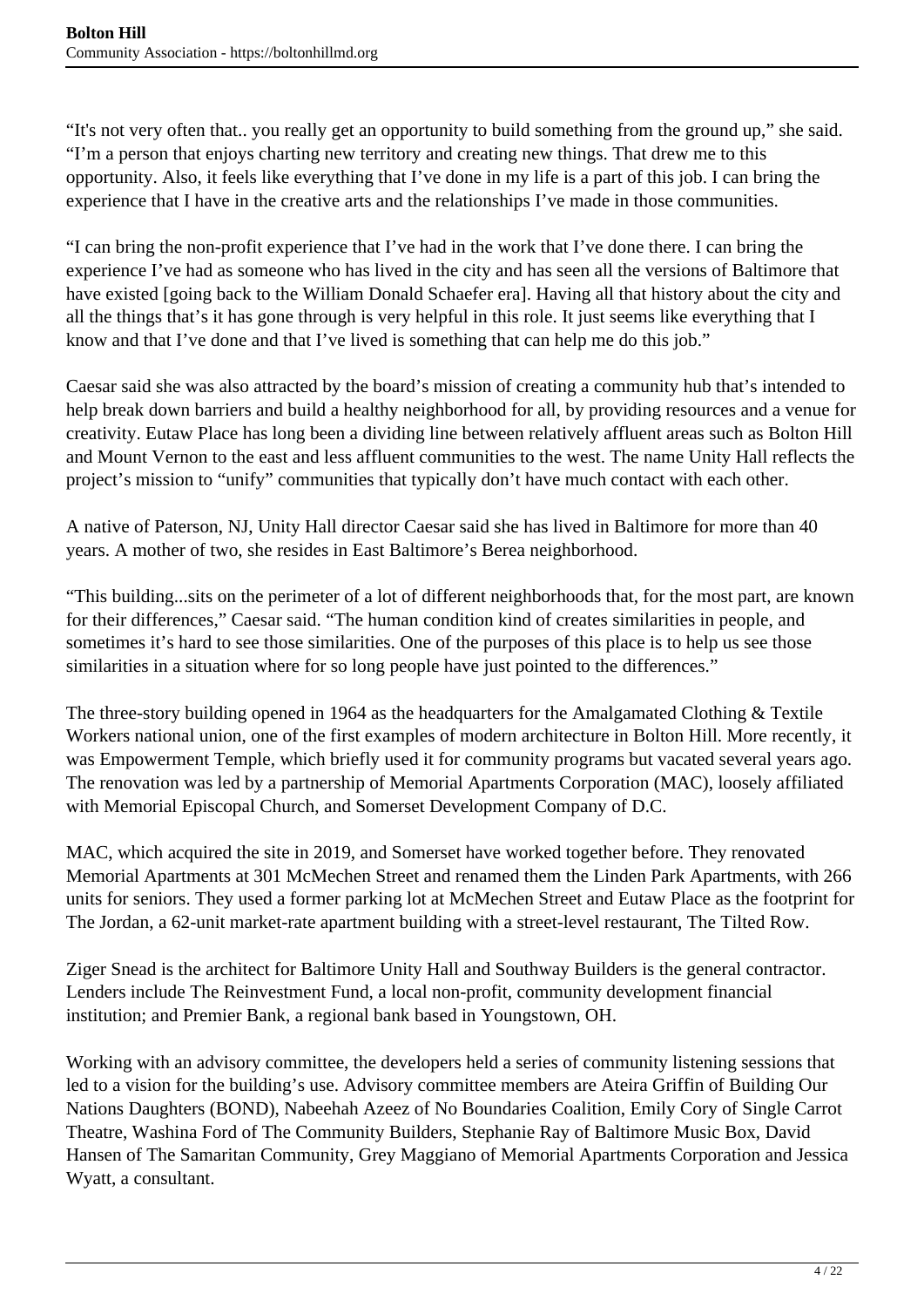Baltimore Unity Hall Inc. has a master lease to oversee operations of the building. Nancy Hooff, president of Baltimore Unity Hall's board and a principal of Somerset, said contractors are winding up work on the interior and build-out work is underway for individual tenants. The anchor tenants are No Boundaries Coalition, Single Carrot Theatre, The Community Builders, Baltimore Music Box and Building Our Nation's Daughters (BOND). Hooff said the development team hasn't started marketing the artists' studios and the co-working space.

CBRE, a commercial broker, is showing the kitchen and events space to prospects. KLNB Management will oversee the facilities management. Hooff said KLNB manages operations for Motor House on North Avenue and Open Works makerspace on Greenmount Avenue and is familiar with the needs of arts organizations.

Besides working with the housing coalition, Caesar has worked for Baltimore Corps and the Baltimore Rock Opera Society. She covered arts, entertainment and culture, writing for City Paper, The Afro-American newspapers, and Baltimore magazine. In 2018, she released a memoir entitled "She's Such A Bright Girl: An American Story," in which she recounts an upbringing full of conflict and tension centered around colorism.

\_\_\_\_\_\_\_\_\_\_\_\_\_\_\_\_\_\_\_\_\_\_\_\_\_\_\_\_\_\_\_\_\_\_\_\_\_\_\_\_\_\_\_\_\_\_\_

*– Ed Gunts*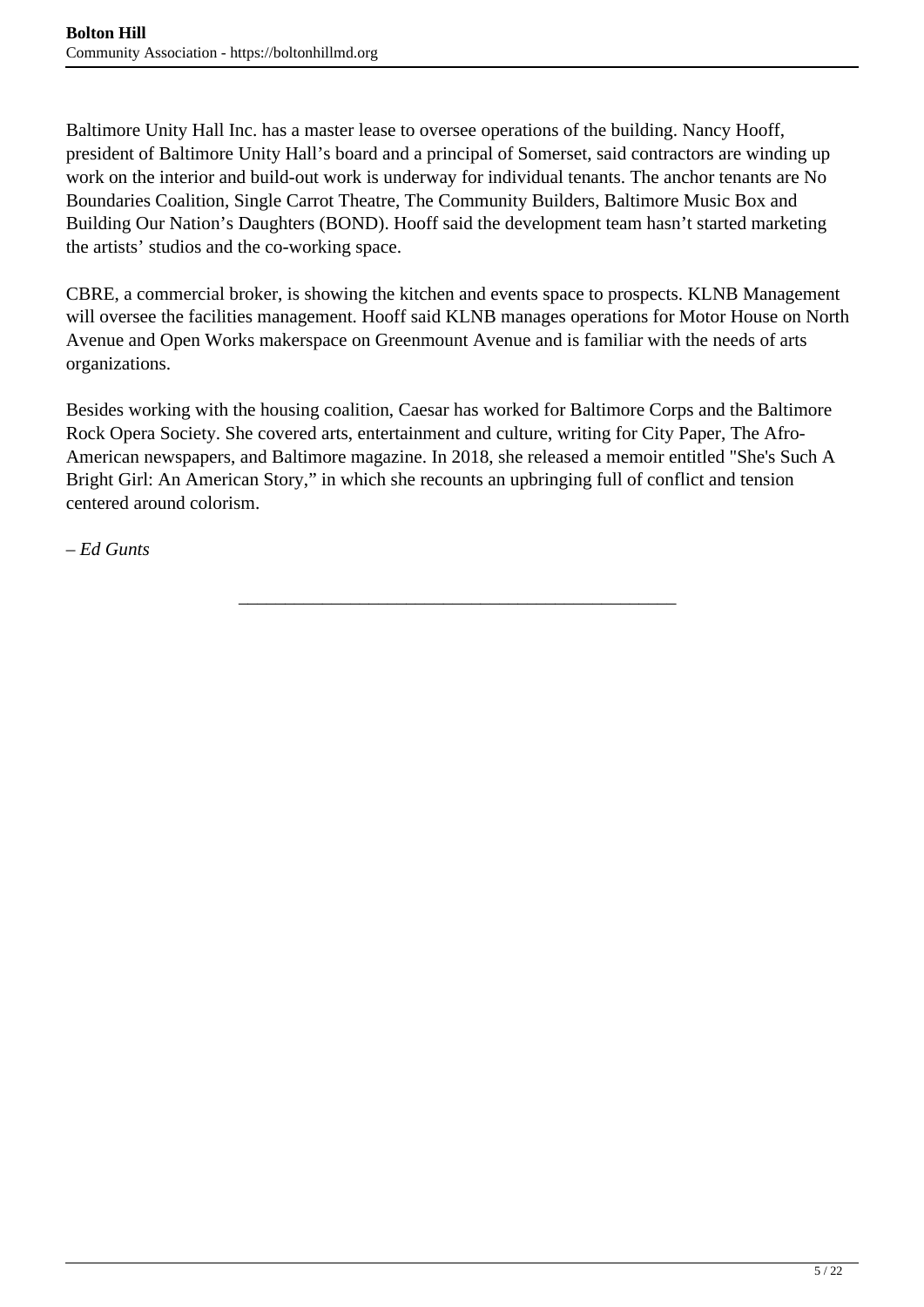# <span id="page-5-0"></span>**Voting a month from now? Get to know these District 40 candidates**

https://boltonhillmd.org/bulletin/voting-a-month-from-now-get-to-know-these-district-40-candidates/



Sen. Antonio Hayes has no primary opponent.

A poll published in the *Baltimore Sun* this month showed that a third of Democrats and 42 percent of Republicans were undecided how to vote in next month's party gubernatorial primaries, even though the combined 15 candidates for governor have spent millions trying to reach voters through social media, print and broadcast advertising, campaign stunts and in-person events.

So, the question arises: how much do you know and who are you voting for in *down-ballot* elections here? Who is your candidate for Register of Wills, for example, or for Baltimore city sheriff? Those races are on the ballot, as are citywide candidacies for circuit court judge and orphan's court judges and the non-partisan city board of education? Except for the state's attorney race, where Marilyn Mosby's misbehavior, or bravery, has been hard to ignore, most of us are hard-pressed to even name the candidates.

Local media don't cover local elections, leaving the burden on voters to figure out when and where to vote, and for whom. The Sun publishes an incomplete voters' guide. The League of Women Voters 411 Voter Guide is better. Bolton Hill voters will help nominate – and in heavily Democratic Baltimore the Democratic nominees usually prevail in November general elections – a state senator and three state assembly delegates.

Unless you are a major donor or lead a big membership organization, your impact on a statewide official likely will be small. It is local district politics where an ordinary voter can make a difference. The redrawn 40<sup>th</sup> state legislative district with about 43,000 residents consolidates all of Bolton Hill and encompasses neighborhoods east of Hilton Parkway – Harlem Park, Walbrook, Mondawmin, Easterwood, Penn North and Reservoir Hill as well as Lower Park Heights, Park Circle, Woodberry, Mayfield and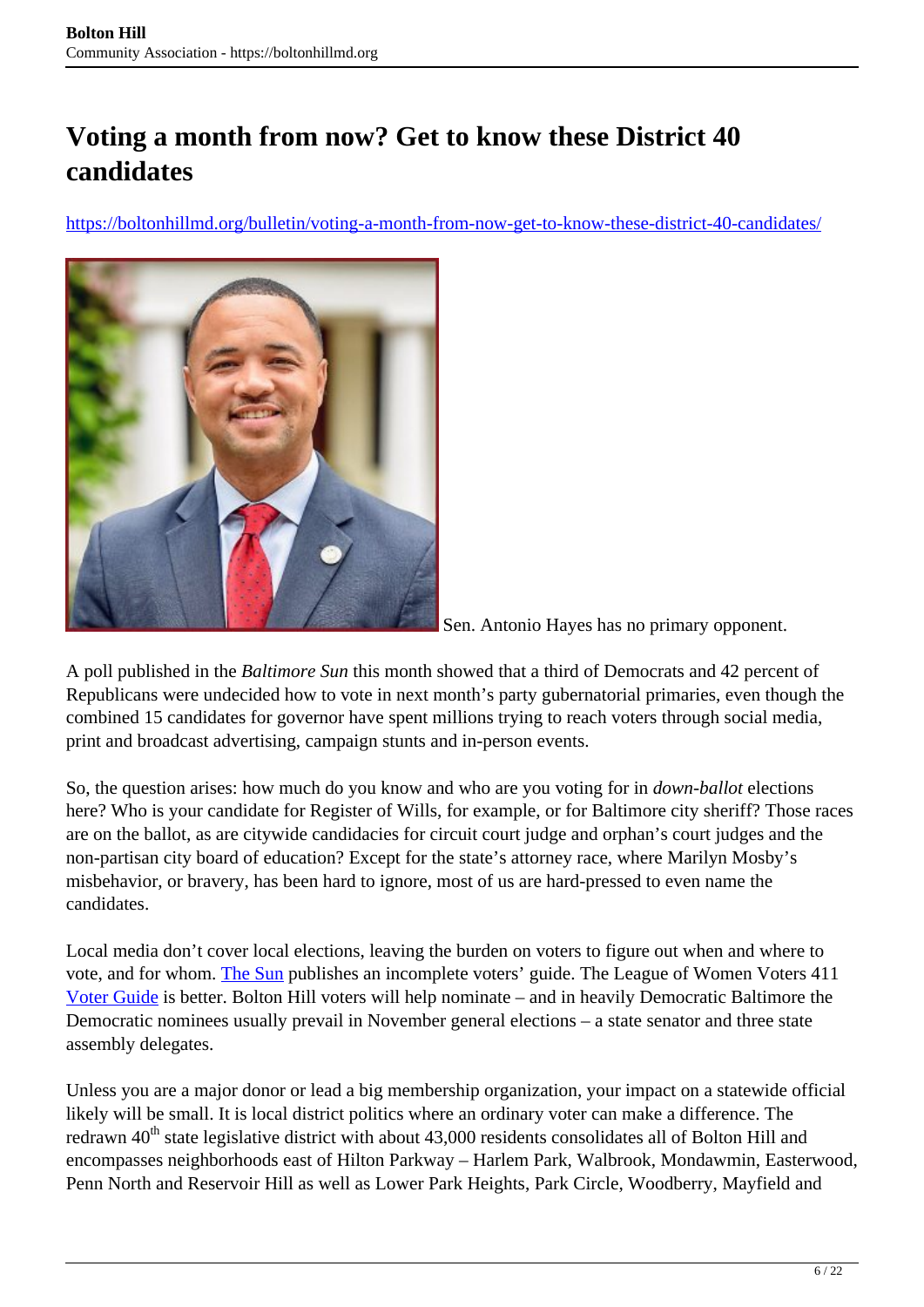Hampden.

Voter registration is open until Tuesday, June 28. . Early voting begins on June 28. Two early voting sites near Bolton Hill are the University of Maryland Engagement Center at 16 S. Poppleton Street and Frederick Douglass High School at 2301 Gwynns Falls Parkway (across from Mondawmin Mall). **In-person voting takes place on Tuesday, July 19.** To find your polling place, click here.

Who are the candidates for the General Assembly, where property, fuel and income taxes, state grant allocations and laws governing crime, employment, childcare, public education, abortion and other issues directly impacting our neighborhood are made?

Our current state senator, **Antonio Hayes,** 45, defeated an incumbent in the Democratic primary four years ago after a term in the House of Delegates and has been highly visible as a first-time senator, sending out regular newsletters and aggressively fundraising for re-election. He has no primary opposition. He has assembled a re-election slate with two incumbent delegates, **Marlon Amprey** and **Melissa Wells**, excluding the other delegate, **Frank M. Conaway Jr**. A veteran of city government, Hayes also is employed by the city's Department of Social Services. He is a graduate of Frostburg State University. He and his wife live in West Baltimore and have a new son.

The sole Republican primary candidate for that senate seat is **Christopher Anderson**, 52, a Coast Guard veteran and substance abuse technician and Christian activist who attended Baltimore City Community College. His top priority, he says, is combating opioid addiction, cutting the inheritance tax and overhauling city schools. He lives in Sandtown.

**There are seven Democratic candidates vying for the 40th District's three House of Delegates seats.** Three of them made brief appearances at the June BHCA meeting. Four years ago, in a similarly crowded race the top vote-getter won with only 14 percent of the vote. Each voter selects three choices.

Amprey, 35, is the newest incumbent. He was appointed to the job with only four votes from the Democratic Central Committee in 2021 when then-Del. Nick Mosby left to become city council president. Amprey is an attorney, a graduate of the University of Pennsylvania school of law and a former teacher in city schools. He and his wife live in Hampden with their toddler daughter.

Wells, 38, elected four years ago, is a construction union official, a resident of Charles Center and a Baltimore native who graduated and holds a master's degree in public policy from American University. She supports legislation that provides homeowners support to pay their property taxes by protecting them from tax sale; expansion of earned income tax credit and child tax credits, as well as the recently passed childcare assistance. She also advocates for urban agriculture.

Conaway, 59, has served in the General Assembly since 2006 and is part of a West Baltimore family that has held a wide array of elected and appointed government positions over half a century. He is a business graduate of the now-defunct Sojourner-Douglass college and the author of two quasi-religious books. He is not active on the Internet, nor has he responded to voter questionnaires.

Challenging the incumbents this year are **China Terrell, Kathy Shulman, Crystal Jackson Parker, Juanika Snell** and **Cameron Green, Sr.** Terrell, a Bolton Hill resident, is featured below.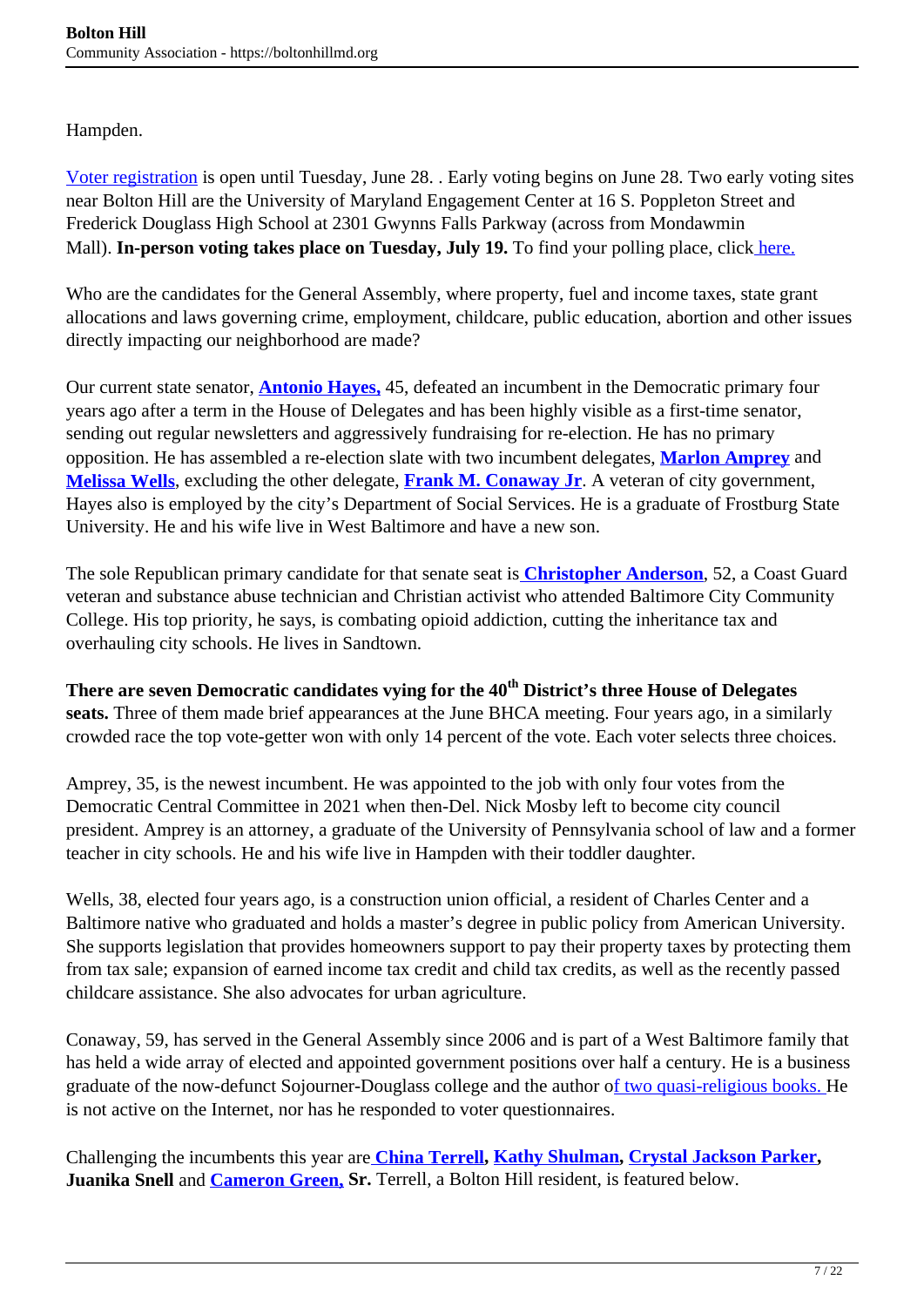Cameron Green, Sr., 29, is an education consultant who wants to end the achievement gap in Maryland schools. Since 2017 has worked with DC and MD high school families through The College Bound Foundation and College Board. One of five children raised by a single mother and an alumnus of Baltimore city schools, he now is a father of two boys and a graduate of Texas Southern University with a communications degree. He lives in Poppleton. On his website he notes: "Green's love for family and fear of God has guided his decisions made both professionally and personally throughout his life," citing Romans 8:28. "I'm running because I believe through faith all things are possible and that our neighbors deserve someone that will be their trusted voice in Annapolis."

Crystal Jackson Parker lives on West North Avenue and was recently widowed. A longtime activist in West Baltimore, her grandsons attend Edgewood Elementary, and her granddaughter is at Parkville Middle School. She is a Cornell University graduate with a law degree from the University of Baltimore. She says, "The lack of urgency to respond to a failing school system, disinvestment, drugs and guns as a solution to socio-economic disparities and psychological despair are all indicators that the city government at the current time has not done much, well." She says the state should provide oversight and promote "an equitable distribution of services and response throughout the city."

Kathy Shulman, 62, is a resident of Wyman Park and runs a non-profit called Healthy Food Access. She is a consultant to St. Vincent de Paul of Baltimore on food issues and social justice. Her top issues are public safety, livable wage jobs, public education, housing and nutrition. She has been endorsed by several large unions and by her city council member, Odette Ramos. Earlier she served as executive director of the Public Justice Center and the Governor's Office on Service and Volunteerism. She is a graduate of Brown University with an MPA from Princeton, and a stepmother and grandmother.

Juanika Snell, 40, is a Reservoir Hill resident. She describes herself as a mother and grandmother of one, a lifelong resident of Baltimore and a graduate of city public schools. She says her top priority if elected will be reducing crime. "The amount of crime in our city is overwhelming. I think that big changes start with smaller improvements. My hope is to implement those small improvements in District 40. "

The sole candidate for delegate in the Republican primary is **Zulieka A. Baysmore,** 63, an insurance agent with 32 years' experience in financial services. She is former candidate for mayor who lives in Madison Park. She lists crime and public education as her top priorities. She also supports lower property taxes, increasing the minimum wage and putting certification programs back in public schools for job readiness. Baysmore is married to a former boxing champion and is a mother of three adult children with three grandchildren. Without naming him specifically, she is critical of Democratic Del. Conaway**, who she said is among those who have turned a blind eye, by not holding city leaders accountable for the millions of tax dollars "that have been wasted and not invested in the people nor the area over the past decade."**

\_\_\_\_\_\_\_\_\_\_\_\_\_\_\_\_\_\_\_\_\_\_\_\_\_\_\_\_\_\_\_\_\_\_\_\_\_\_\_\_\_\_\_\_\_\_\_

*– Bill Hamilton*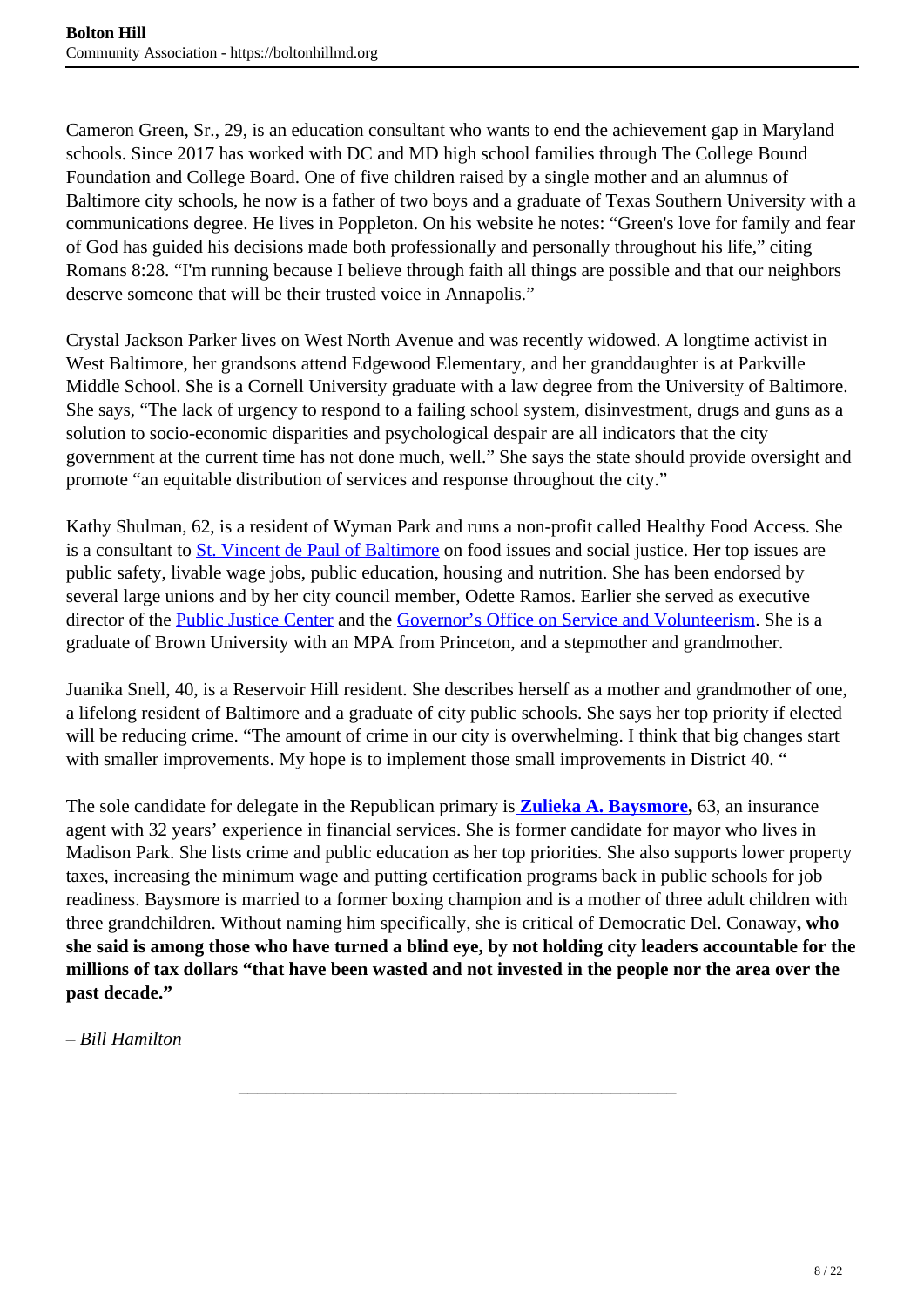### <span id="page-8-0"></span>**China Terrell wants the state to do more for Baltimore**

https://boltonhillmd.org/bulletin/china-terrell-wants-the-state-to-do-more-for-baltimore/

#### *Neighbors*



China Terrell is a Bolton Hill mom, a lawyer and activist in city affairs, and the leader of a non-profit organization that advocates for urban improvement. She also is a Democratic candidate for state delegate from the  $40<sup>th</sup>$  District – the only one from the Bolton Hill neighborhood.

BHCA does not endorse or support political candidates.

"We can agree that the status quo hasn't been working for many West Baltimore neighborhoods," Terrell, 44, said. "We need delegates with crucial skill sets for rebuilding the city. Baltimore needs more folks in office who understand the city's economics and how to shape those economics to make every resident safer, healthier and wealthier.

"What makes me different from other candidates is the ability to deliver powerful, positive results on an accelerated timeline. Working across Baltimore, I've shown this on public schools, infrastructure, jobs and our environment," she added.

Terrell lives on Bolton Street with her husband of nine years, Josh Boak, a White House correspondent for the Associated Press. A military kid, she was born at Camp Pendleton in Oceanside, CA and moved to Maryland as a child. She attended Johns Hopkins University, has a law degree from the University of Minnesota and a master's in public administration from the Kennedy School at Harvard. Their daughter, Elaine, 5, is finishing pre-school at Bryn Mawr Little School. The family attends Brown Memorial Presbyterian Church.

She is running, she says, to help the city overcome its stubborn problems. "Baltimore is succeeding in attracting young college graduates who have the potential to become part of the city's economic engine. Our challenges include the ongoing loss of working-class families, the 41,000 vacant or empty properties, the dizzying level of gun violence, and the low value in services received relative to taxes paid, from schools to trash collection."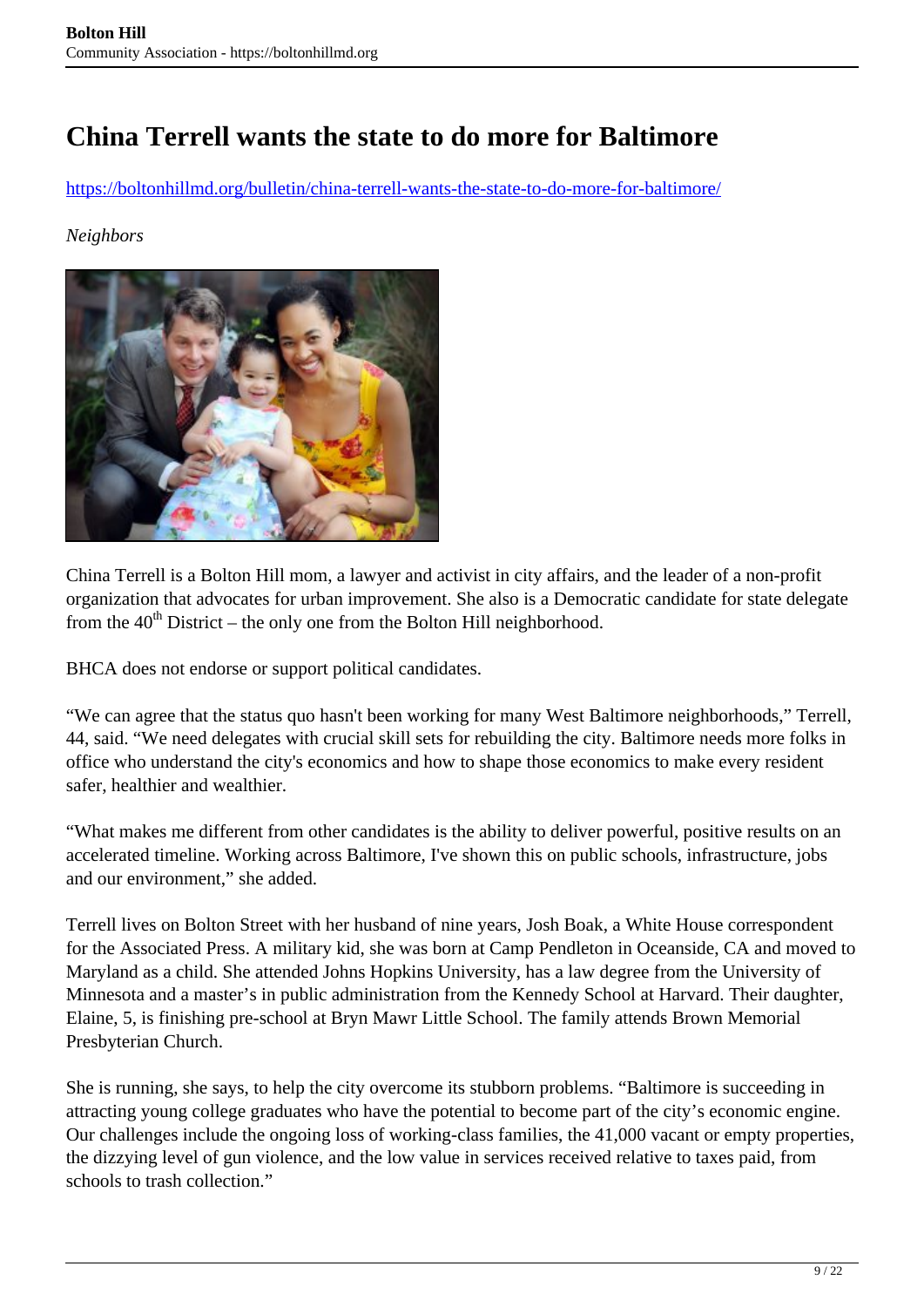Look at her website and campaign materials and you'll see that Terrell favors state action to reduce local taxes, crack down on homicides, make pre-K education available to all children at age three and to index the state's minimum wage to the inflation rate. Terrell has been endorsed by Our Revolution Maryland as a "progressive champion."

"The nonprofit I lead helps create economic opportunity for working-class residents. It focuses on raising incomes, creating jobs, and building wealth. And it brings investments into working-class communities through tax credit financing, including new markets tax credits and federal and state historic tax credits," she said.

In Bolton Hill, she added, "we have vacant commercial properties that could benefit from more focused attention and support from elected leadership. I look forward to (1) helping transform the rear of the Sava-Lot shopping center so that illicit activity there ends; (2) working with the shopping center owner to address facility repairs and vacancies; (3) holding state leaders accountable for the lack of progress on State Center; and (4) working with neighboring community associations and the city to fill the four-acre vacancy that closing Eutaw-Marshburn school could leave behind in June 2023."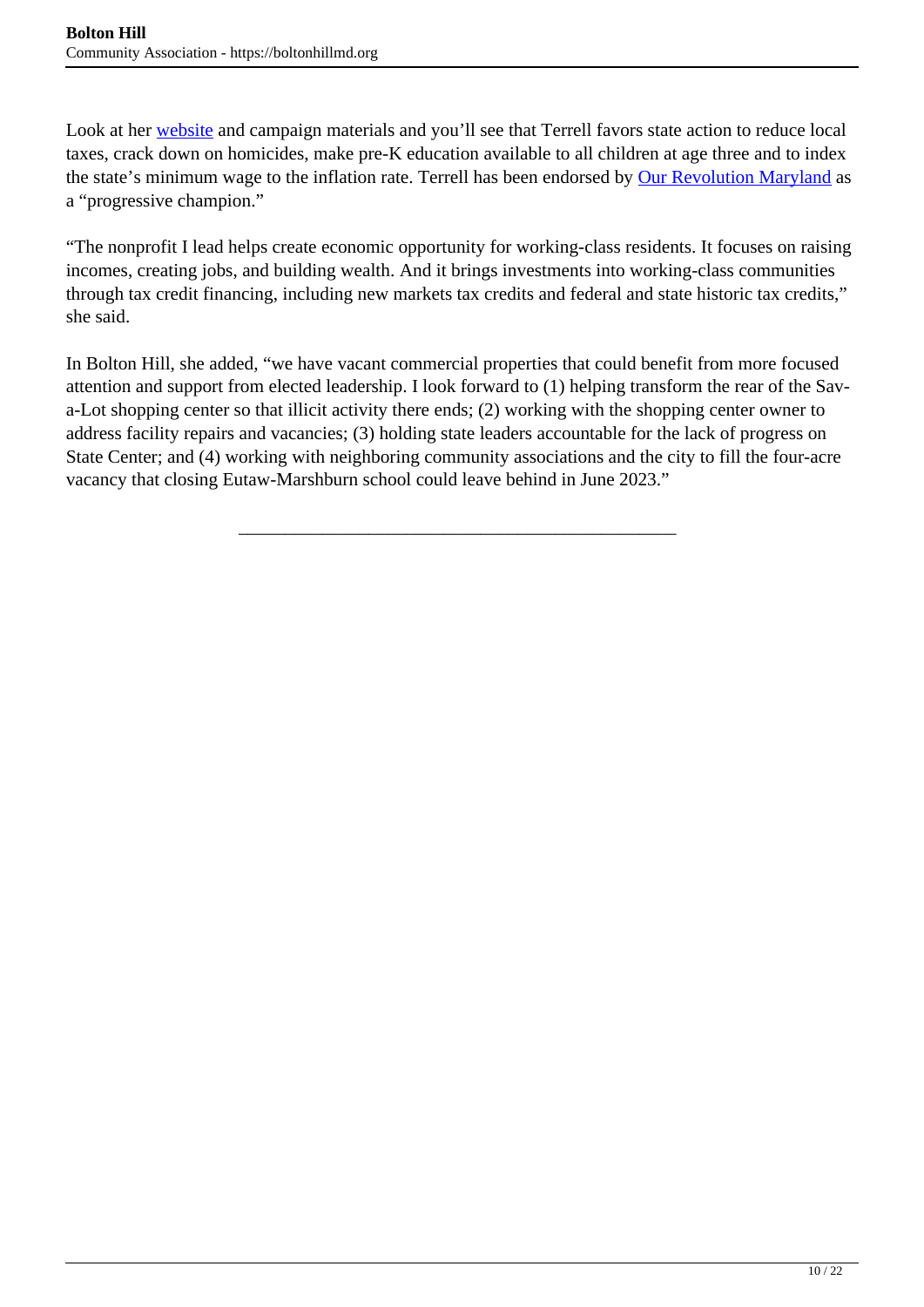# <span id="page-10-0"></span>**Tales of Lollipop Lane: how to organize a mini-neighborhood potluck**

https://boltonhillmd.org/bulletin/tales-of-lollipop-lane-how-to-organize-a-mini-neighborhood-potluck/



The weather is warm and most of us are vaxxed and boosted. How about putting together a block party to get to know your neighbors again? Ours on Lollipop Lane has been going for half a century. With planning and a little luck, yours can, too. I'll tell you how.

Three or four years ago as a relative newcomer to Bolton Hill, I took on the role of organizer for the monthly Lollipop Lane potlucks. Lollipop Lane is a small alley which runs behind West Lanvale from Jenkins Alley to the 1300 block of Bolton Street. I have been told that its name commemorates a kind old lady (probably younger than I am now) who, a hundred or more years ago, stood at her back gate and passed out lollipops to children taking a shortcut home from school.

In the 1970s Debbie Phinney, who lived on Lanvale, started a monthly potluck, weather permitting, in the alley itself. She and her husband Ralph provided folding tables and put out dishes, napkins, etc. Nearby neighbors brought most of the food and drinks. In time, these summer events were extended year-round, with hosts opening their patios and, in less balmy months, their houses. Debbie recruited the hosts and with volunteers she distributed paper invitations to a fiercely guarded private list of neighbors. When I moved here in 2016, I was told by more than one friendly neighbor that I could aspire to being put on that list.

In time, somehow, Debbie passed the torch to me as she prepared to move out of Bolton Hill. She let me have the list, and I shifted to an e-mail invitation process. The monthly parties continued until spring 2020, with average attendance of 30 - 50 guests and an unbroken record of gracious hospitality and high hilarity.

The gatherings were suspended because of the pandemic. As the public health situation has evolved we revived the schedule, using outdoor spaces when possible, and trying to balance responsible caution with everyone's desire to be together again. Many of us who attend are, um, over 25 and perhaps juggling health challenges, but also fully vaccinated and boosted. Thus, our masking, distancing, and indoor-vsoutdoor protocols are still a bit fluid, depending on comfort levels and calculations of risk.

First-time hosts often anticipate daunting logistical and culinary challenges, and then afterwards they invariably say, "Oh, that was one of the easiest parties I ever gave!" Guests always step up with wonderful contributions to the food and drinks, and there always seems to be more than plenty.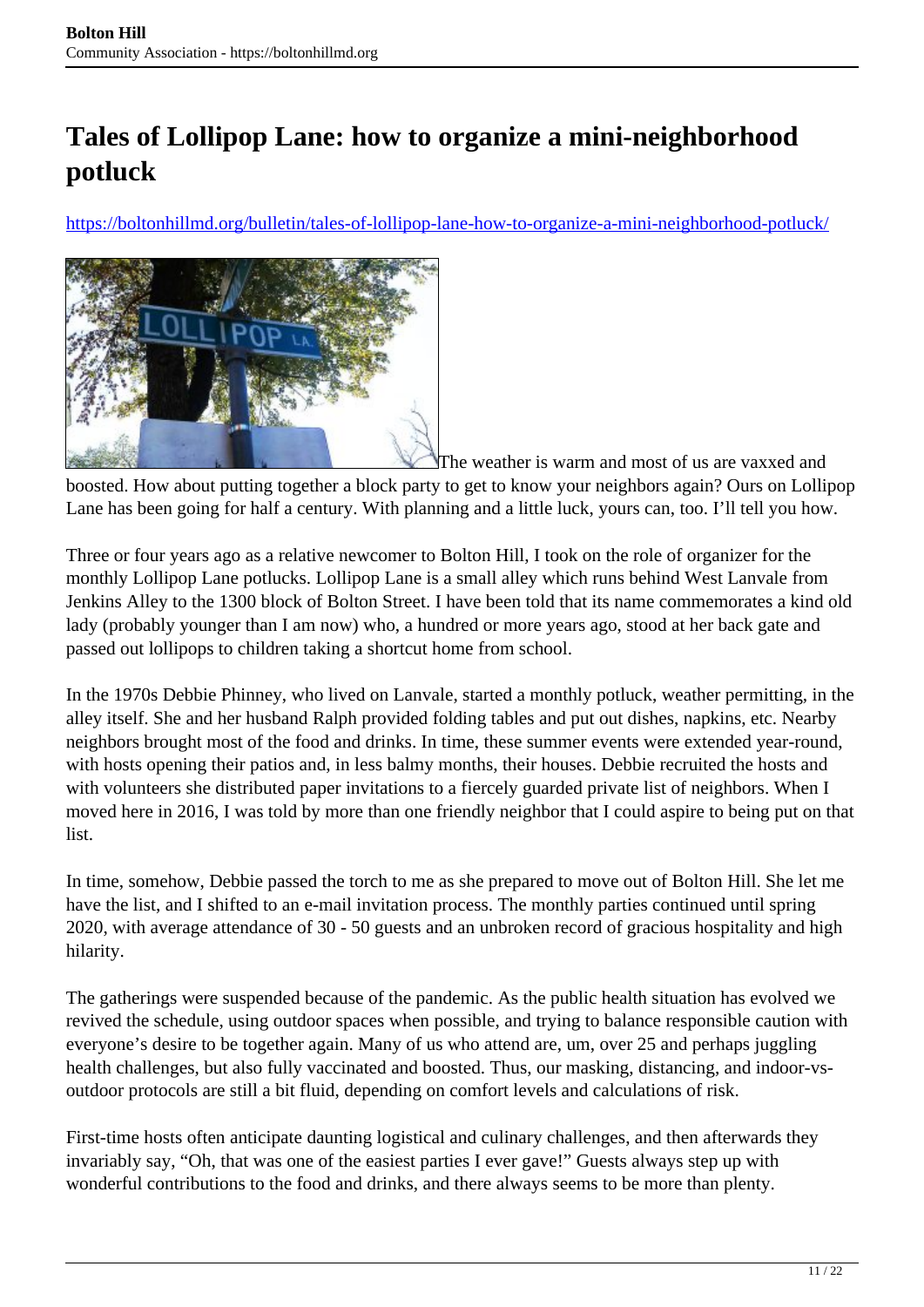Here are few of our trade secrets, which might work for others considering the launch of something similar for their mini neighborhood:

- One coordinator maintains the e-mail invitation list, recruits the monthly hosts (the roster can extend months into the future), stays in touch with them and sends out invitations about a month before, with a reminder a few days ahead. The coordinator keeps the e-mail list private by blindcopying the invitees. Some neighbors prefer to use their work addresses but also do not want that contact information shared.
- The hosts' responsibilities are simple: *Pick the date and time,* usually but not necessarily a Friday or Saturday evening. Specify an ending time, perhaps. They may invite friends of their own and may request that they be added permanently to the invitation list. *Make sure the coordinator clearly states the hosts' house policies* on children, pets, potential allergens, alcohol, etc. The host provides *dishes, linens,* some wine and soft drinks, and at least a main-course protein.
- The coordinator's invitations always ask the invitees to bring a protein, salad, dessert, appetizer, drinks or some combination of the above. (When guests arrive last-minute or from another engagement, welcome them empty-handed.)
- Guests may not want to take home leftovers of what they brought to the party. They often forget to take their dishes. Hosts end up with some unidentified dishes, which they can then take to – and leave at – the next party, hoping that the rightful owners will claim them. (Some dishes have circulated for years.)
- Hosts may notice that they end up with a bottle or two of lovely wine which kind neighbors have brought and left, and which hasn't been opened – not a bad outcome.

Most of us are aware of at least two or three similar gatherings in Bolton Hill, and I can testify that the Lollipop Lane tradition is both hallowed and rip-roarious. I'm happy to offer free advice to anyone who would like to start one in his or her own microclimate.

\_\_\_\_\_\_\_\_\_\_\_\_\_\_\_\_\_\_\_\_\_\_\_\_\_\_\_\_\_\_\_\_\_\_\_\_\_\_\_\_\_\_\_\_\_\_\_

*– John C. McLucas*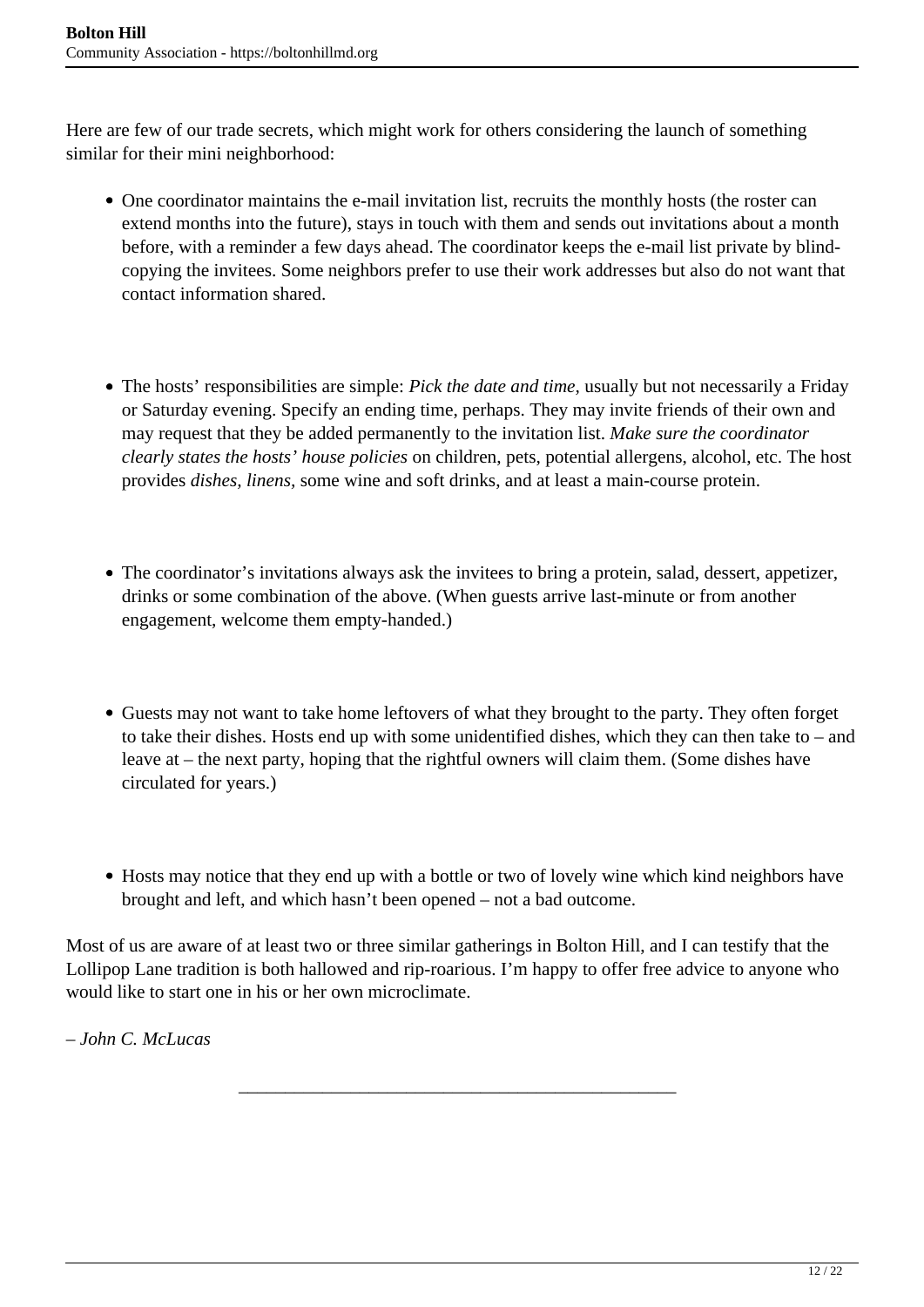# <span id="page-12-0"></span>**With Belle Hardware gone, what will become of the shopping center?**

https://boltonhillmd.org/bulletin/with-belle-hardware-gone-what-will-become-of-the-shopping-center/



Belle Hardware, Bolton Hill's only hardware store, has closed for good. Next question: what does the future hold for the half-empty strip mall where the store was located?

BHCA's board this month passed a resolution saluting the family-owned store and its manager, Mickey Fried, for nearly 45 years of service to Bolton Hill and Baltimore. The store shut its doors on June 6, a victim, Fried said, of rising rent, poor property maintenance, tight margins and two years of COVID complicating retail businesses everywhere. City Council member Eric Costello secured a council resolution thanking Fried for the shop's contribution to the community.

Sav-a-Lot, a budget grocery franchise, continues to operate on the west end of the retail mall, with Walgreens at the other end. Now there are two big blank spaces in the middle of the strip and asphalt parking lot taking up half a block at 300 W. McMechen St. A former laundromat space has been vacant for more than three years, adjacent to the slot occupied by Belle Hardware, which was named for Fried's grandmother. Both businesses were damaged during the 2015 Freddie Gray uprising. Walgreens was robbed last September.

The mall has been there for more than half a century and once was anchored by SuperFresh, an upscale brand owned by the A&P grocery chain. Two people with Bolton Hill connections have said the entire one-story strip mall, which needs major renovation or a tear-down, is for sale and that one or more local developers has expressed interest.

The property is owned by Sav-a-Lot, a St. Louis-based real estate and grocery supply chain that, in turn, is owned by a Canadian hedge fund, Onex, that has dozens of companies. Sav-a-Lot food stores operates a dozen locations in the city and Baltimore County, although it is not clear if they are owned by the same franchisee. Nationwide there are 900 stores averaging about 15,000 square feet.

For Bolton Hill residents in need of a light bulb or a single screw without driving across town, the nearest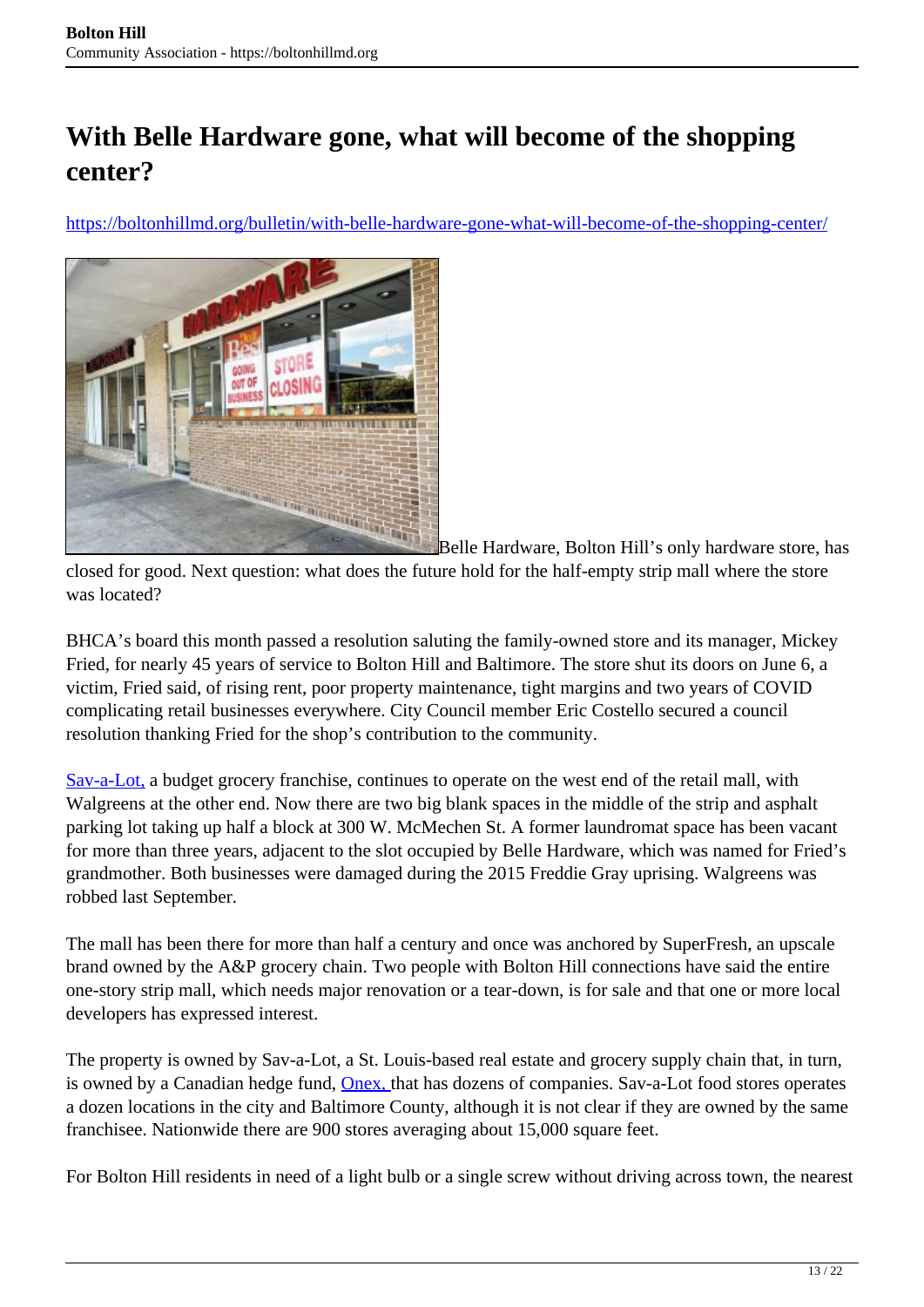surviving independent hardware store is **Hardware Plus at 2211 Pennsylvania Ave.**, (410) 728-4400, across from the Post Office. Eddie Lewis has owned and operated the store for 28 years and for a long time lived upstairs. At roughly 2,700 square feet, it is slightly larger than Belle, and has a musty atmosphere and packed shelves. They carry a wide array of hardware products and lumber, and do window and screen repairs.

Robert Cannon, the store manager, has been there for 13 years. His uncle once worked for Belle. Hardware Plus is open from 7 a.m. – 5 p.m. M-F and Saturdays until 3 p.m. It is closed on Sundays.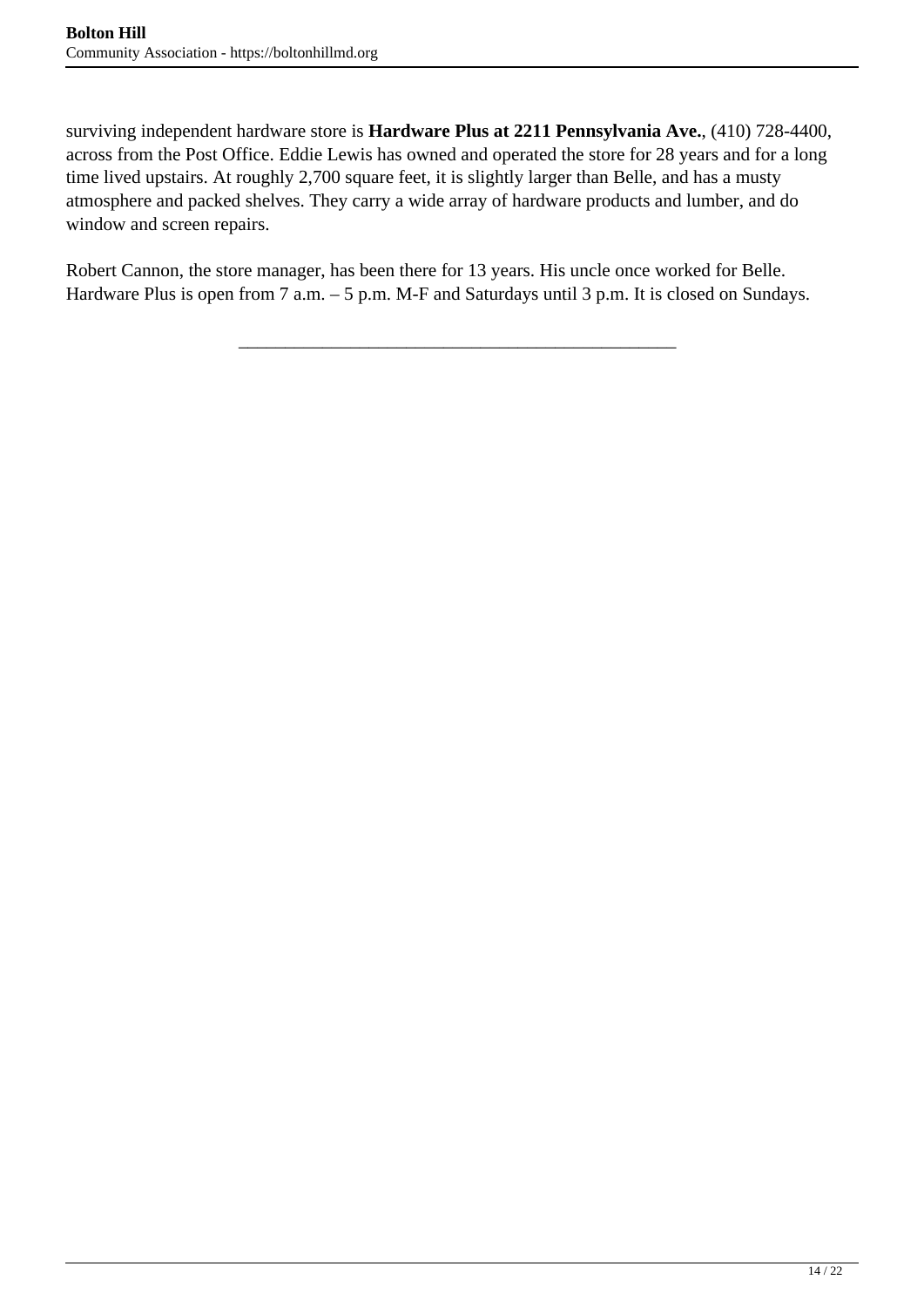# <span id="page-14-0"></span>**North Avenue townhouse construction about ready to begin, finally**

https://boltonhillmd.org/bulletin/north-avenue-townhouse-construction-about-ready-to-begin-finally/



In September 2016 developers David Bramble and

Mark Renbaum announced that they would be kicking off a major building project on the Reservoir Hill-Bolton Hill North Avenue corridor: a mix of townhouses, apartments and retail shopping that would become the gateway to West Baltimore.

This month they came before the BHCA board meeting for the third time to announce that they expect construction on the first phase of the project, 120 market-rate townhouses, to begin in a matter of weeks, probably July. In the interim, Bramble has (among other projects) advanced his Northwood Plaza shopping complex near JHU's Bayview Hospital (complete with a grocery store) and been designated as lead developer to remake the sad and empty but once-iconic downtown Harborplace.

Bramble, who lives near his childhood home in Madison Park, called the townhouses, which he predicted would be priced in the mid-\$300,000 range, "Phase A" of the three-phase development. He hopes for completion of a model home by June 2023 and of the entire townhouse phase by 2025, with Ryan Homes managing the construction and sale.

Phases B and C call for 200-300 high rise rental apartments, retail shopping to include a grocery, ample off-street parking, parks and wide sidewalks to make that side of North Avenue attractive and walkable. The timetable for those phases is, at best, murky. He said the project would include substantial infrastructure and right-of-way improvements at a cost of \$1 million.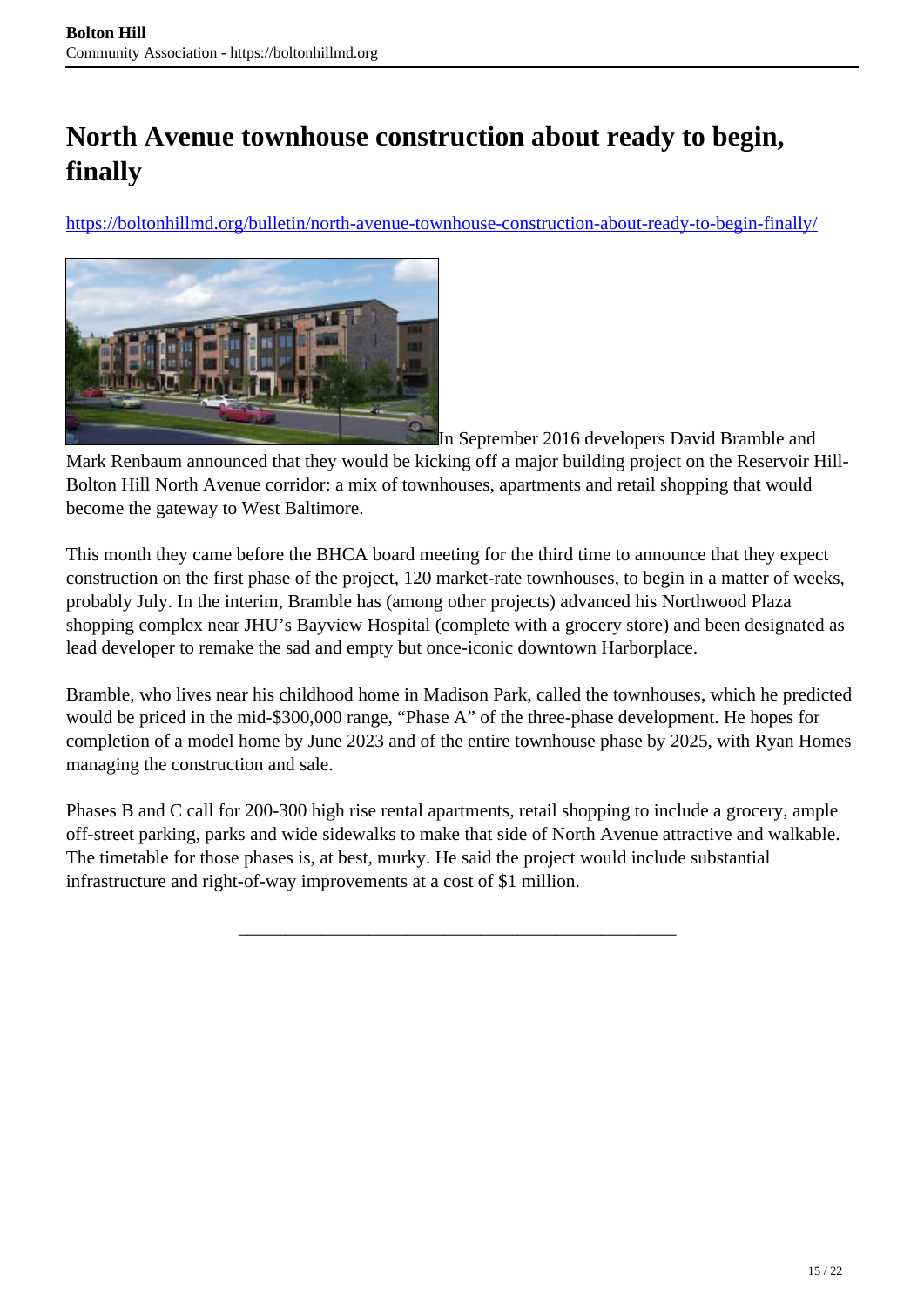## <span id="page-15-0"></span>**Photo of the Month by Zhee Chatmon**

https://boltonhillmd.org/bulletin/photo-of-the-month-by-zhee-chatmon-8/



Father's Day is coming, and so is Arts is the Parks,

which is about great music in the neighborhood but also about families and kids picnicking. The first of 10 Thursday concerts kicks off on Thursday, July 7, at 6:30 p.m. at Fitzgerald Park, Bolton and Wilson Streets. Check the BHCA calendar for the complete schedule.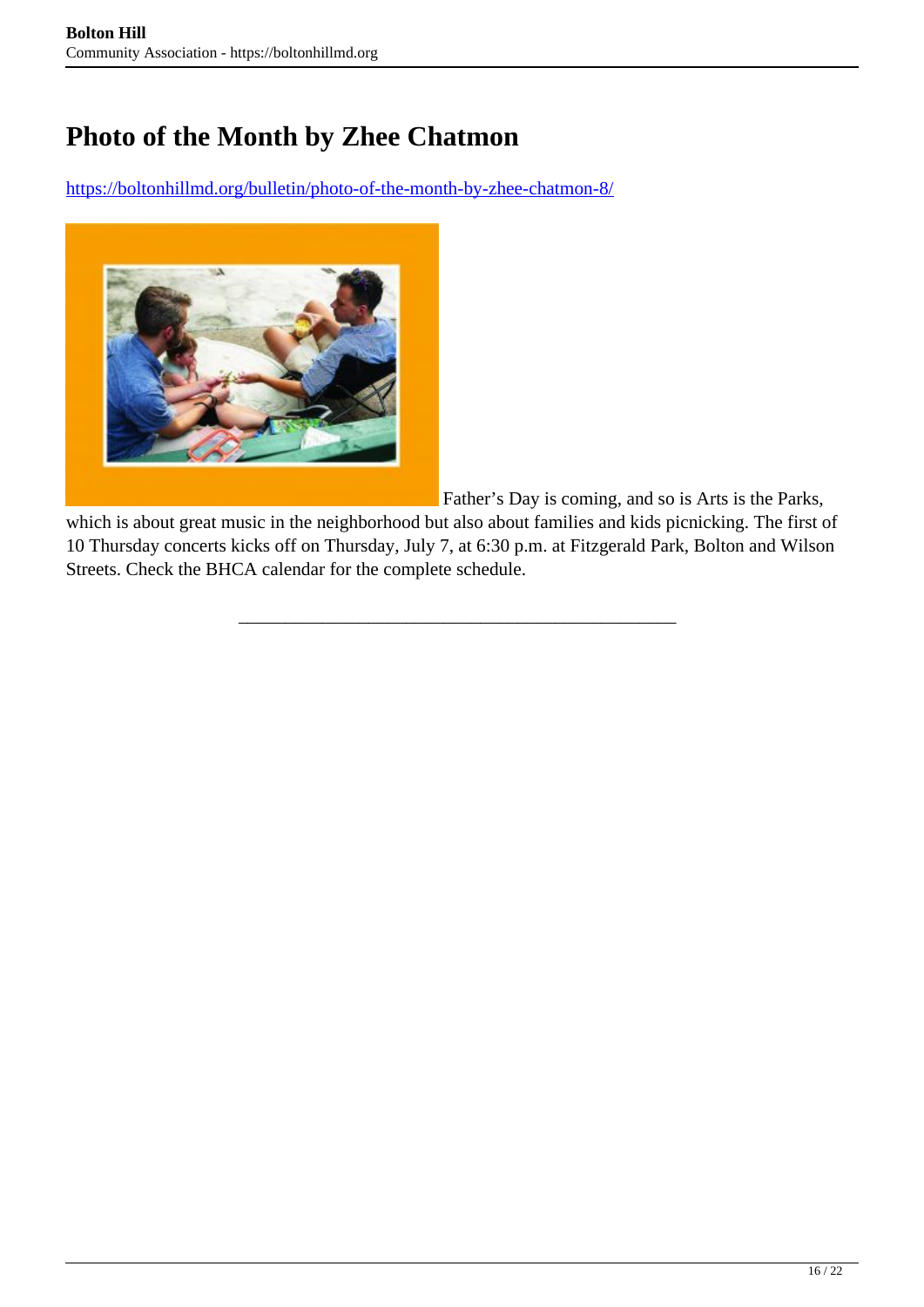# <span id="page-16-0"></span>**Festival on the Hill 2022 is taking shape**

https://boltonhillmd.org/bulletin/festival-on-the-hill-2022-is-taking-shape/



Before Festival on the Hill became an annual event in

the late 1960s, Bolton Hill held street fairs.

Under the auspices of BHCA, planning is advancing for one of the city's more enduring neighborhood street parties, Bolton Hill's **Festival on the Hill on Saturday Oct. 8 from 10:00 am to 5:00 pm.** Festival 2022 will benefit the Samaritan Community and No Boundaries Coalition and will be held in the 1300 block of Bolton Street and Lanvale Street between Park Avenue and Mason Alley.

Activities will include these old favorites: a book sale, "Juntiquities," crafts, the garden club pansy sale, on-stage entertainment, a kids' zone, basketball hoop and auction. In addition, a homecoming tent will honor those returning Bolton Hillers who grew up with the festival, as well as screen painting, street performers, an art exhibit, Arabber vendors and a pet parade .

Corpus Christi Church will be doing chili and Brown Memorial Church will provide Brownies as they both have since 1969. Oysters, beer, wine, tacos in a bag, Danute's soup, lemon sticks, hot dogs and jerk chicken will all be available.

This year's festival will include displays of organizations from the greater neighborhood: Baltimore Music Box, the Bolton Hill Community Association (an exhibition of Zhee Chatmon's photographs, information from the Social Action Committee and membership material), Brown Memorial tutoring, Daughters of the British Empire, Intersection for Change (produce from their urban garden ), Strength to Change II, and material on Jubilee Arts and Jubilee Arts Youth in Business.

Also, Kappa Alpha Psi, Madison Park Improvement Association, Historic Marble Hill Community Association, MICA Center for Students Engagement (children's activity and information on how the community can engage MICA students), Midtown Community Benefits District, No Boundaries Coalition, P.S. 103: the Justice Thurgood Marshal Center, Samaritan Community, Single Carrot Theatre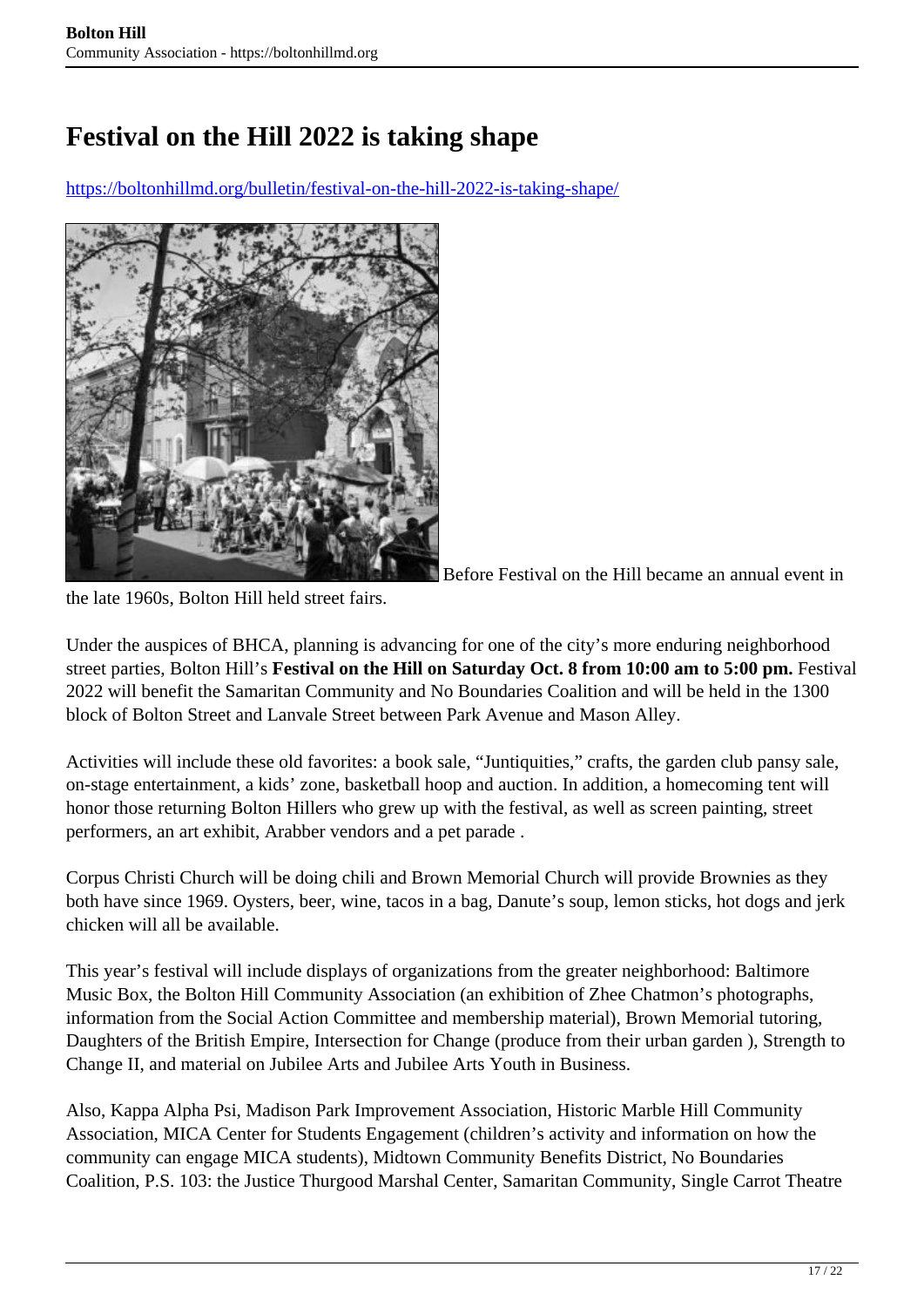(with activities for children and adults) and the new Unity Hall all will have information tables.

Organizers need storage space to house donations and equipment for the festival. If you can help or want to volunteer, contact Louie Wilder <u>louiewilder@gmail.com</u> or Lee Tawney, <u>lee.tawney@gmail.com</u>.

\_\_\_\_\_\_\_\_\_\_\_\_\_\_\_\_\_\_\_\_\_\_\_\_\_\_\_\_\_\_\_\_\_\_\_\_\_\_\_\_\_\_\_\_\_\_\_

– *Lee Tawney*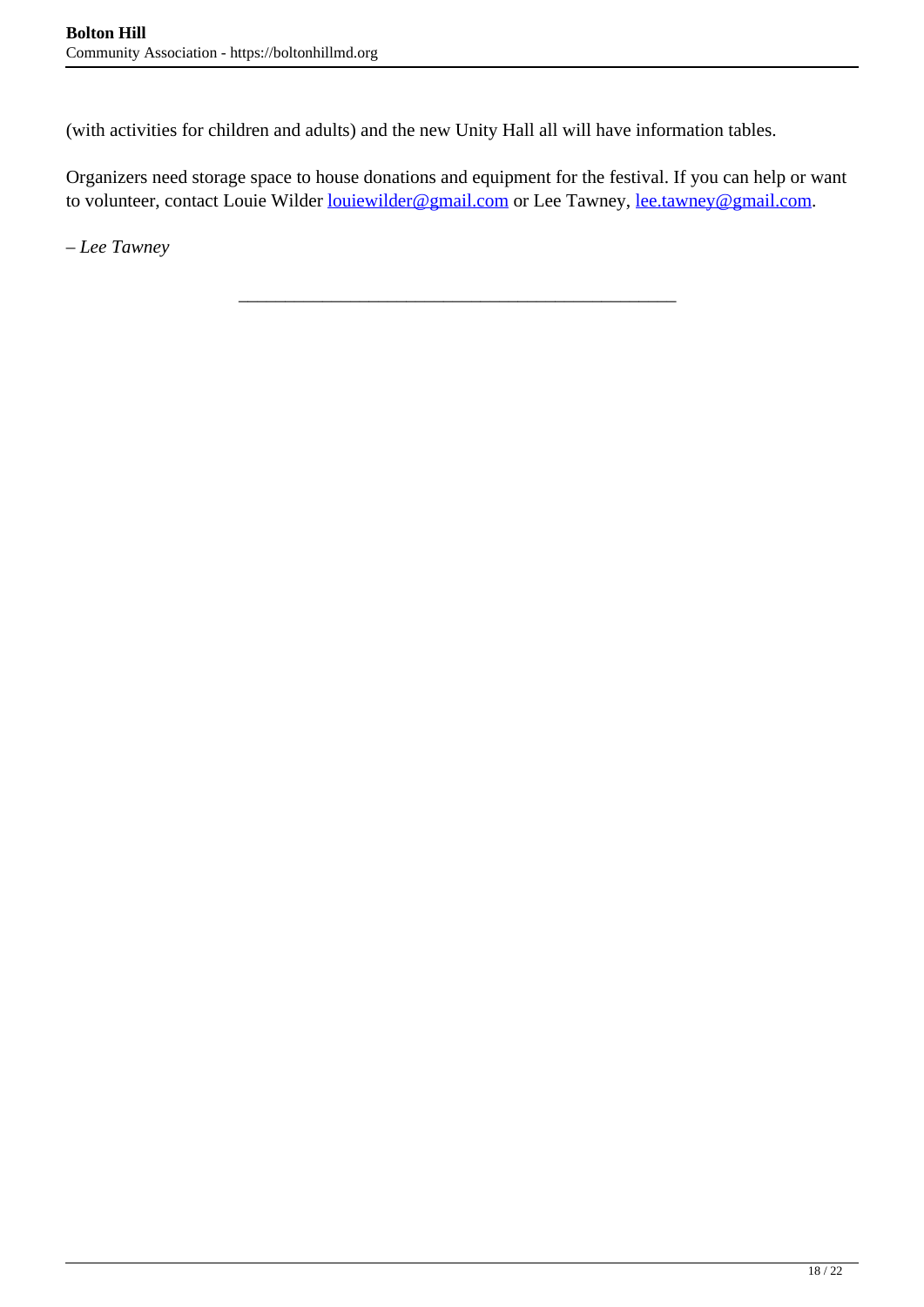### <span id="page-18-0"></span>**Bolton Hill Notes**

https://boltonhillmd.org/bulletin/bolton-hill-notes-21/



*Lanvale residents complete tree planting project after*

#### *8-month effort*

After eight months of planning and hard work, residents of the 100 Block of W. Lanvale Street celebrated the completion of their tree planting and tree well expansion project on May 14. With financial help from the Bolton Hill Garden Club, BHCA, MICA and block residents, six new trees were planted, and seven tree wells were expanded. Tree varieties included Zelkova, Willow Oak, Sweet Birch, Kentucky Coffee and Washington Hawthorn.

The need for the replanting project dates back four decades when the city used Chlordane to eradicate a termite infestation. While the termites were eradicated, so were the trees.

Midtown Benefits Association provided guidance and supplied the trees and mulch for free. A contractor was hired to cut new or expand existing tree wells, and Lanvale resident volunteers prepared the tree wells with topsoil, dug the holes and planted the trees. Midtown will provide watering services for the next two years.

While overall the work was fun, residents encountered problems with coordination among the city agencies involved. A case study of the project has been created to assist others who might undertake a similar project. The entire task cost \$4,316. It was led by John Leith-Tetrault and Paul Pitman, co-chairs of the Lanvale Greening Committee. For a copy of the case study send requests to bulletin@boltonhillmd.org or contact the committee chairs.

#### *"Gray Panthers" to meet at Linden Park senior apartments*

As part of their continuing survey of resources available to older residents, the BHCA Older Residents Task Force – last month renamed the BHCA Gray Panthers – will hold their fourth meeting on Saturday, June 25 from 10 a.m. to noon at Linden Park Apartments, 301 McMechen Street, with a potluck luncheon afterward. If you wish to attend, contact Olderresidents@boltonhillmd.org. The task force was created to explore ways to make it easier to age in place in the neighborhood, for those who choose to do so.

#### *Memorial dedication for COVID victim Dr. Joe Costa*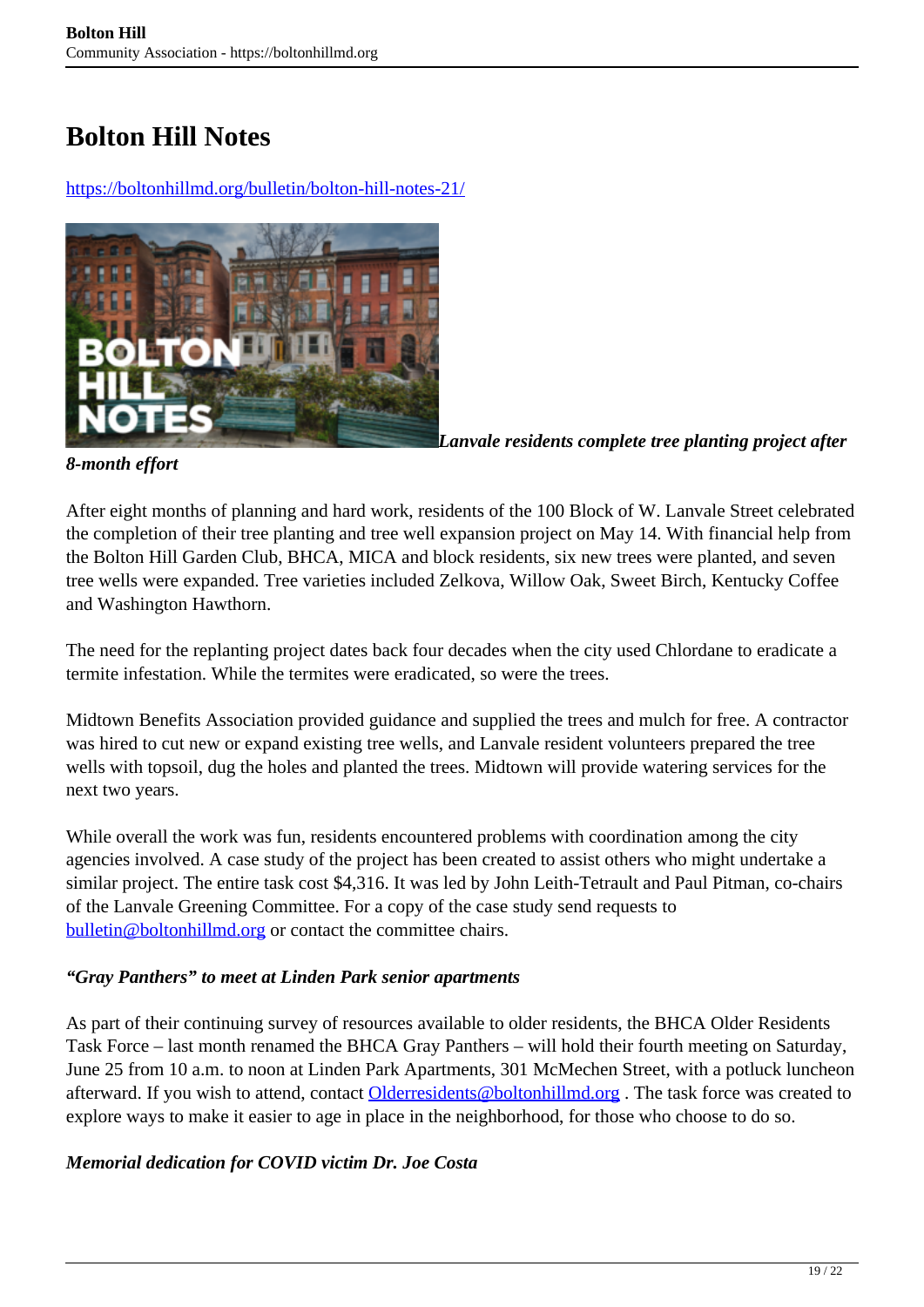The Friends of Lanvale Triangle Park (at Lanvale and Rutter Streets) on Saturday, June 25 from 4 – 6 p.m., will be dedicating the new decorative fence around the central garden in the park and presenting a plaque to honor their neighbor, the late **Dr.** Joseph J. Costa. Chief of Critical Care at Mercy Hospital, Dr. Costa died on July 25, 2020, after treating patients with COVID-19.

### *BHCA crab feast is back*

After a hiatus caused by the COVID shutdown, BHCA will hold its annual summer crab feast on Thursday, Aug. 25, from 5 to 8 p.m. All neighbors are invited. The event honors police and firefighters whose units protect the neighborhood. Watch the **BHCA calendar** for more details.

### *City seeks ideas and help for park tree plantings*

Are you a friend or fancier of a neighborhood park? The city Department of Recreation and Parks (BCRP) is inviting proposals for park tree plantings, with a June 22 deadline. Those who submit are expected to plant and help maintain the trees. Interested parties should submit a map showing the placement of each large overstory-shade or smaller-understory tree species and a written description of the watering and young-tree-maintenance plan. Send your material or questions to Ted Martello, TMartello@baltimorecity.gov.

### *Another Dumpster Day scheduled for July 9*

Midtown Association has arranged for the city to deposit a dumpster in Bolton Hill on Saturday, July 9, for bulk trash disposal from 9 a.m. to 3 p.m. Please do not use the dumpster for recycling or trash deposits. It's for old furniture, broken equipment, building materials and other items not likely to be picked up in regularly scheduled trash and recycling pickups.

The dumpster will be dropped in the 100 block of Wilson Street at Park Avenue. This is the second such pickup in 2022. Another is scheduled for Oct. 15, at the same times and location. Bulk trash can be taken on any non-holiday Monday thru Saturday to DPW's Sisson Street Station in Remington, a short drive from Bolton Hill.

#### *Eutaw Place apartment building up for sale*

A 25-unit apartment building, St. James Court, at 1312 Eutaw Place is for sale at an asking price of \$4.5 million. The property is comprised of two, three-story brownstone buildings and two residential carriage houses.

### *Goodbye for the summer*

*The Bulletin will not appear again until September. It has been a pleasure assembling these past 10 issues, with lots of community input. We're especially grateful to Laura McConnell for leading design and production each month, and for Zhee Chatmon's photo of the month contributions. For this issue we've had help from Ed Gunts, David Nyweide, Paula Jackson, John Leith-Tetrault, John McLucas, Lee Tawney and others. We welcome your feedback and suggestions at bulletin@boltonhillmd.org*. *Any errors and omissions are mine.*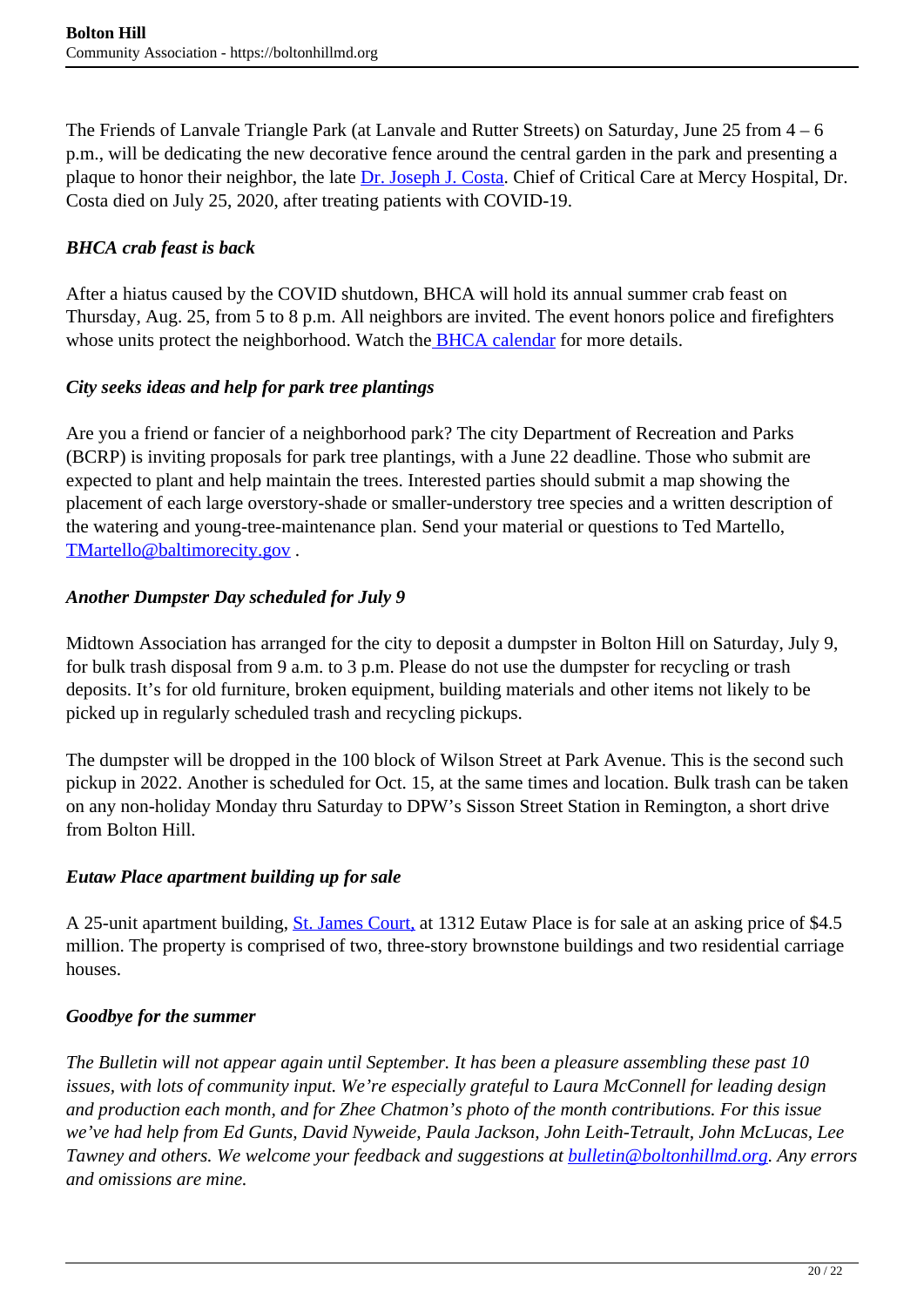\_\_\_\_\_\_\_\_\_\_\_\_\_\_\_\_\_\_\_\_\_\_\_\_\_\_\_\_\_\_\_\_\_\_\_\_\_\_\_\_\_\_\_\_\_\_\_

*– Bill Hamilton*